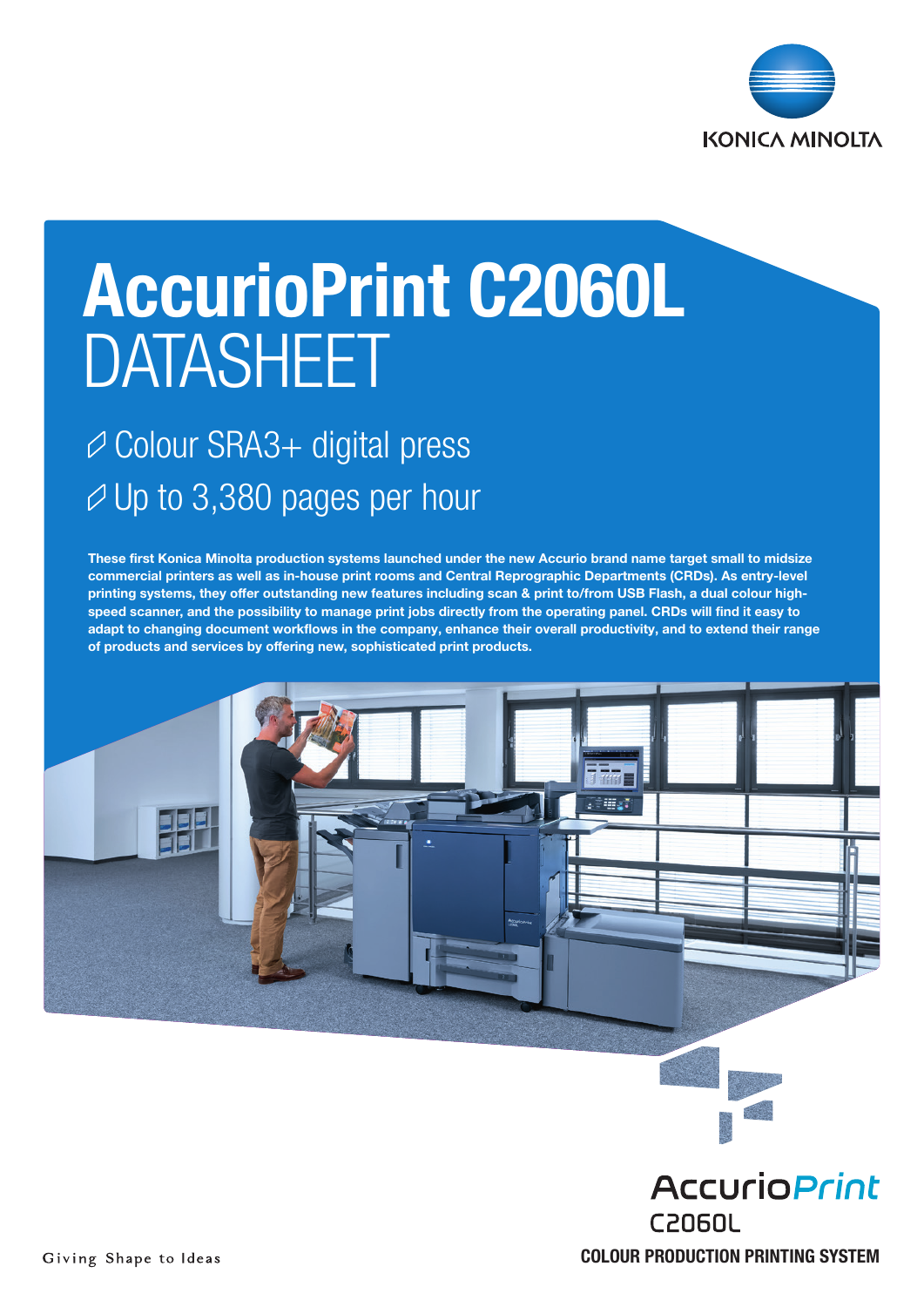## YOUR ADVANTAGES WITH AccurioPrint C2060L

#### HIGHEST RELIABILITY

- Long-life platform, long-lasting parts and consumables
- Registration-swing mechanism for
- accurate duplex registration
- Fusing-rolling mechanism
- For prints with maximum efficiency – For lucrative short-run printing

#### DURABLE PERFORMANCE

- AccurioPrint C2060L
- Up to 61 A4 pages per minute
- Up to 31 SRA3 pages per minute
- Up to 3,380 A4 pages per hour
- Up to 1,681 SRA3 pages per hour – Enhanced overall scanning perfor-
- mance for scanning and copying
- Features of the hotfolder, printer driver, imposition are enhanced for facilitated use.
- Enhanced work efficiency helps handle short turnaround jobs.

– The dual scanner scans documents in one path

ENHANCED SCANNING PERFORMANCE

- Double sheet detector
- Max. 240 ipm (A4, 300 dpi) – Scanner capacity of 300 sheets

#### READY-MADE PRINT PRODUCTS

- 20-sheet booklet making
- 50-sheet stapling
- For highest automation and enormous
- productivity
- For more profit in the print room

#### GEARED-UP FINISHING

- Letter fold-in
- Stacking of up to 3,000 sheets – Optional 2- & 4-hole punching
- Minimised human interaction
- 



#### ENVIRONMENTALLY SOUND

– Robust and powerful despite the compact, lightweight body with fewer parts

π

- Reduced power consumption with Simitri® HD E toner
- Industry-leading usage ratio of recycled PC and PET
- For reduced environmental impact – Improved efficiency based on
	- green values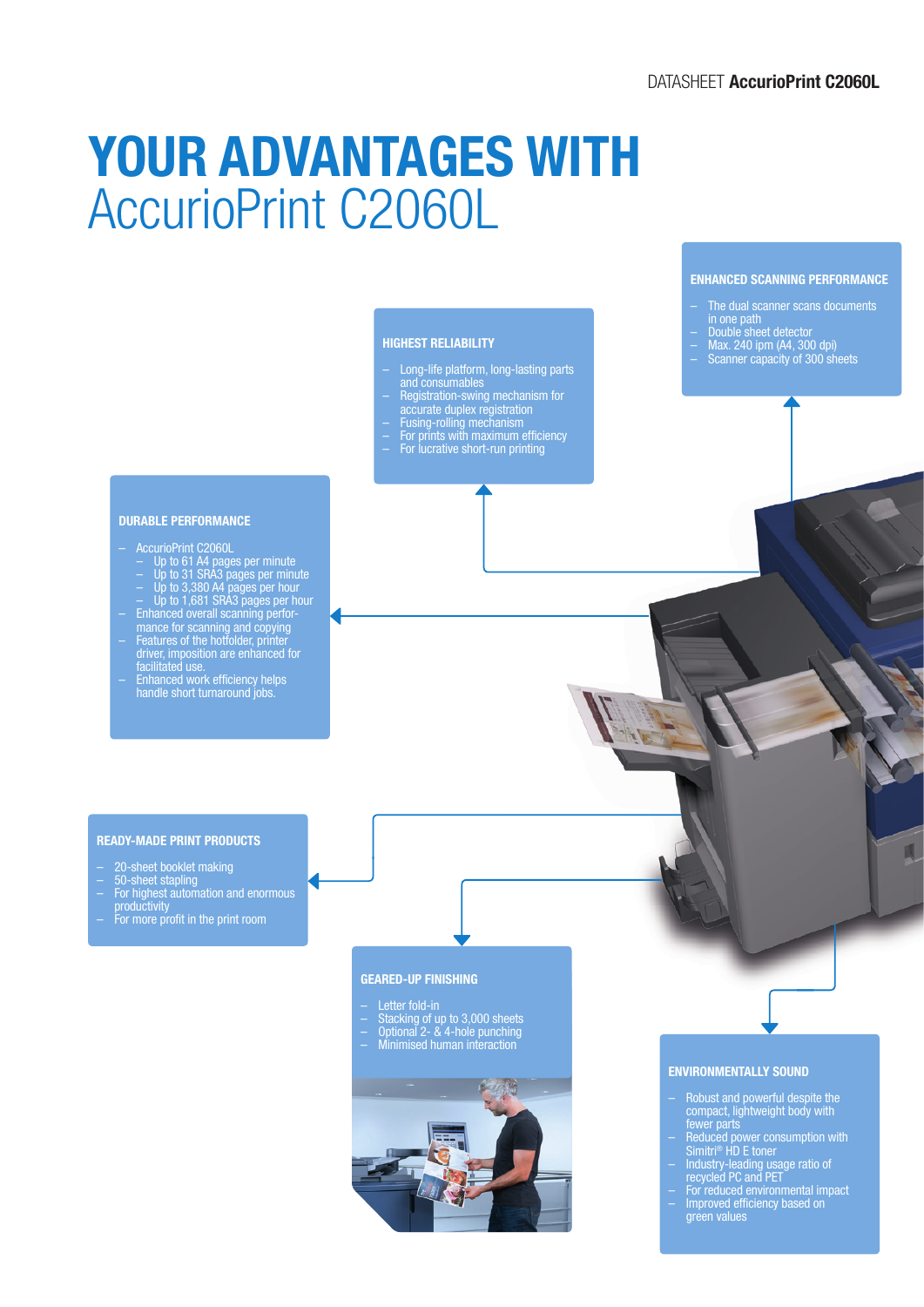### HIGH-END PRINT CONTROL – Flexible choice of controller technology: EFI® or own Konica Minolta controller – For intuitive operation – To save time and money 音音 **Sengr** EASE OF USE – Automatic density balance adjustment – Open API/IWS support – Scan & print to USB Flash – Simple paper catalogue settings SOPHISTICATED MEDIA HANDLING – New banner tray – Capable of feeding maximum 1,000 sheets of 750 mm long size in LU-202XL – Banner size up to 1,200 x 330 mm – Envelope printing support COMPREHENSIVE MEDIA PROCESSING – Simplex & duplex printing on paper weights of up to 300 gsm – Envelope printing support – Supports a wide range of embossed papers Simitri HD<sup>®</sup> – For highly flexible print productsPERFECT IMAGE QUALITY THE EVOLUTION OF TECHNOLOGY – S.E.A.D. IV technology and 1,200 x 1,200 dpi x 8 bit resolution (equivalent to 1,200 x 3,600 dpi)  $S.E.A.D.$ – Simitri® HD E toner technology

- For new print applications
- For growing business